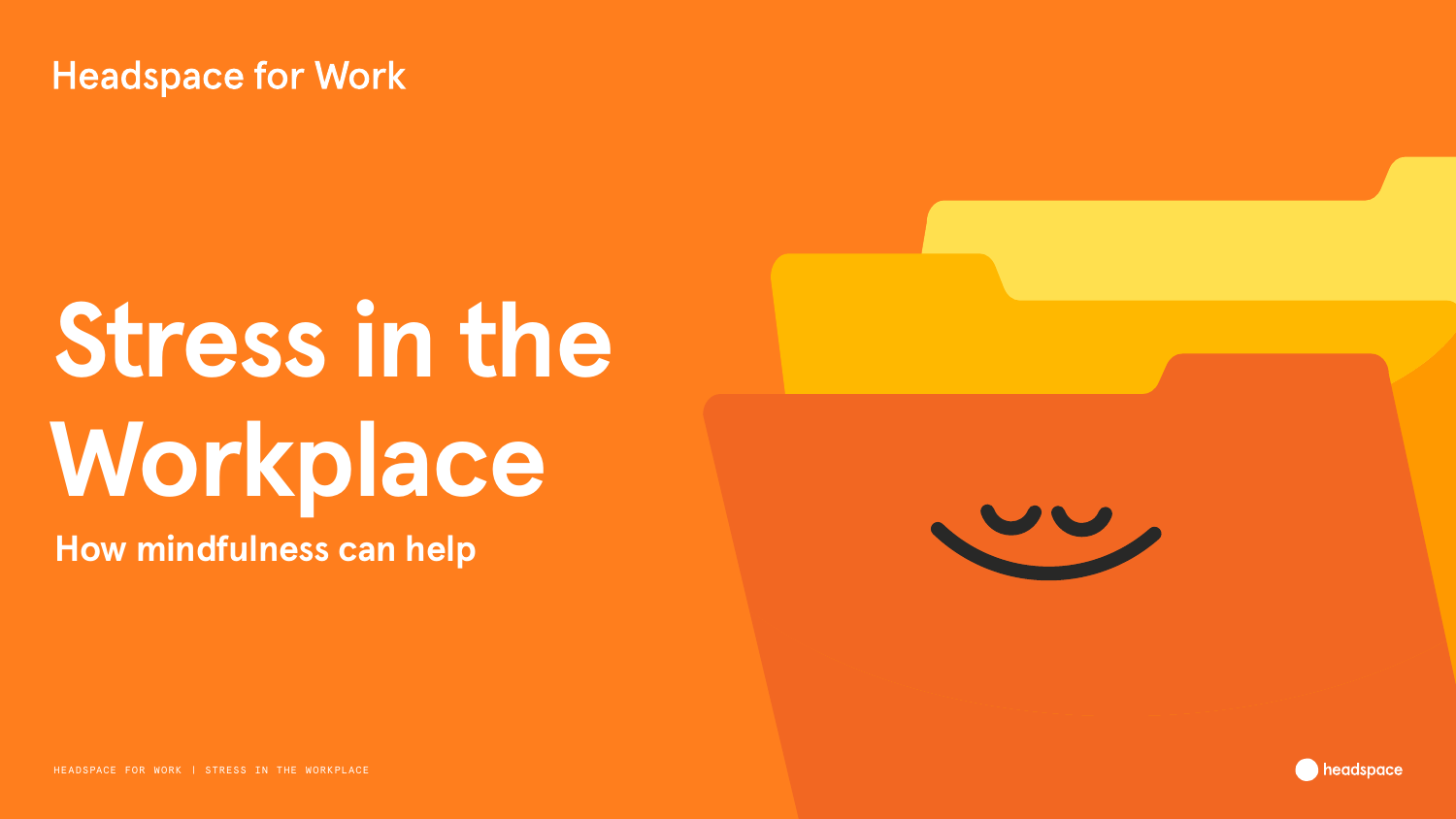### **1 in 3 employees is stressed at work.**





Work is a leading source of stress for adults, impacting both employee well-being and business outcomes.

In fact, a third of employees report being stressed at work. Research has shown that stressed workers are less engaged, have reduced productivity, and have higher levels of absenteeism and turnover. What's more, stressed employees have higher healthcare costs than their less-stressed peers. From depression to heart disease, the consequences of stress-related illnesses cost U.S. businesses nearly \$200 billion a year.

If you or your employees have experienced stress, many of these statistics won't come as a surprise. Businesses are increasingly taking note and investing in employee wellness solutions, including sciencebacked mindfulness training.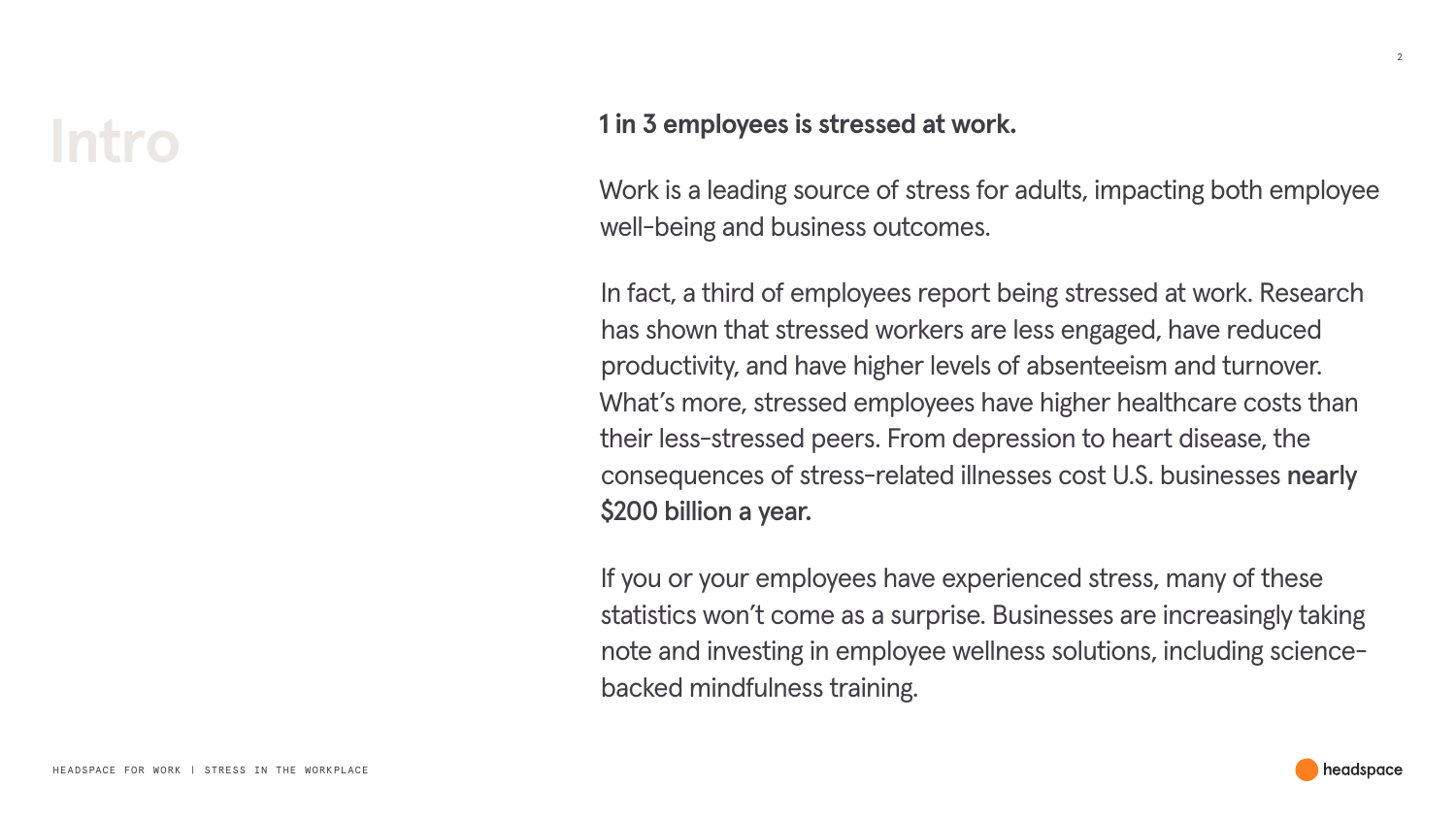HEADSPACE FOR WORK | STRESS IN THE WORKPLACE

3

**Meditation can reduce stress in the workplace**

One study found that after 8 weeks of mindfulness training, nurses had **significantly decreased stress levels and improvement in general health**. The same improvements were sustained 4 months after the training.\*

Research shows that mindfulness meditation can reduce stress and can have a significant impact in the workplace. How? Meditation works by helping people regulate emotions, changing the brain to be more resilient to stress, and improving stress biomarkers. Workers in many high-stress occupations, such as healthcare professionals, call-center employees, and bankers, have experienced health benefits such as decreased stress after mindfulness training.

**Level Constructs of a call center working the velocity of a call center working the velocity of emotional exhaustion.\*** for a financial institution **experienced decreased stress** after listening to two short meditation sessions daily for 5 weeks. Bonus: The clients of these employees actually had increased satisfaction levels over time.\*

A European study looked at a diverse sample of workers, including industrial clerks, bankers, hospitality service employees, retail salespersons, nurses, teachers, social workers, and psychologists. After 10 days of self-guided mindfulness exercises, **participants reported decreased** 

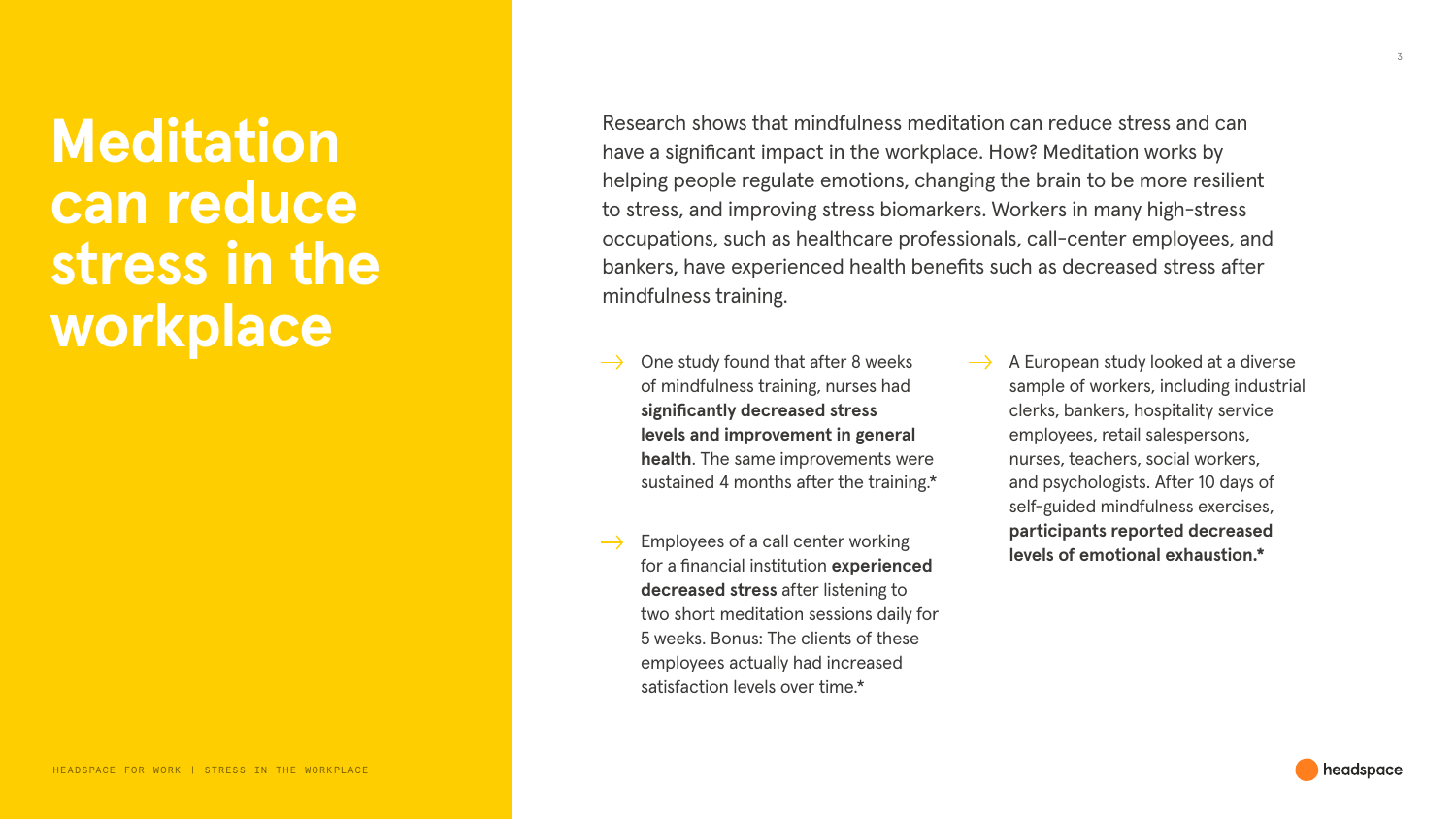

### **Emotional Regulation**

Stress can cause us to have less control over our emotions and make it difficult to handle challenging situations. Mindfulness training can help employees learn to shift their perception and regulate emotions, specifically reducing negative emotions like anger and frustration. Meditation can also improve happiness and well-being by strengthening our ability to cope with stressors in the future.\*

### **Brain Changes**

Regular meditation has been proven to change our brain physiology. The amygdala, also called our "fight or flight" center, is the part of the brain involved in anxiety, fear, and stress. MRI scans show that after 8 weeks of mindfulness practice, the amygdala shrinks in size. As the amygdala shrinks, the prefrontal cortex (associated with skills like concentration and decision-making) gets bigger. This retraining and restructuring of the brain means the learned benefits of meditation, like reducing stress, can become innate and permanent.\*

## **Meditation reverses the impacts of stress on our mind and body**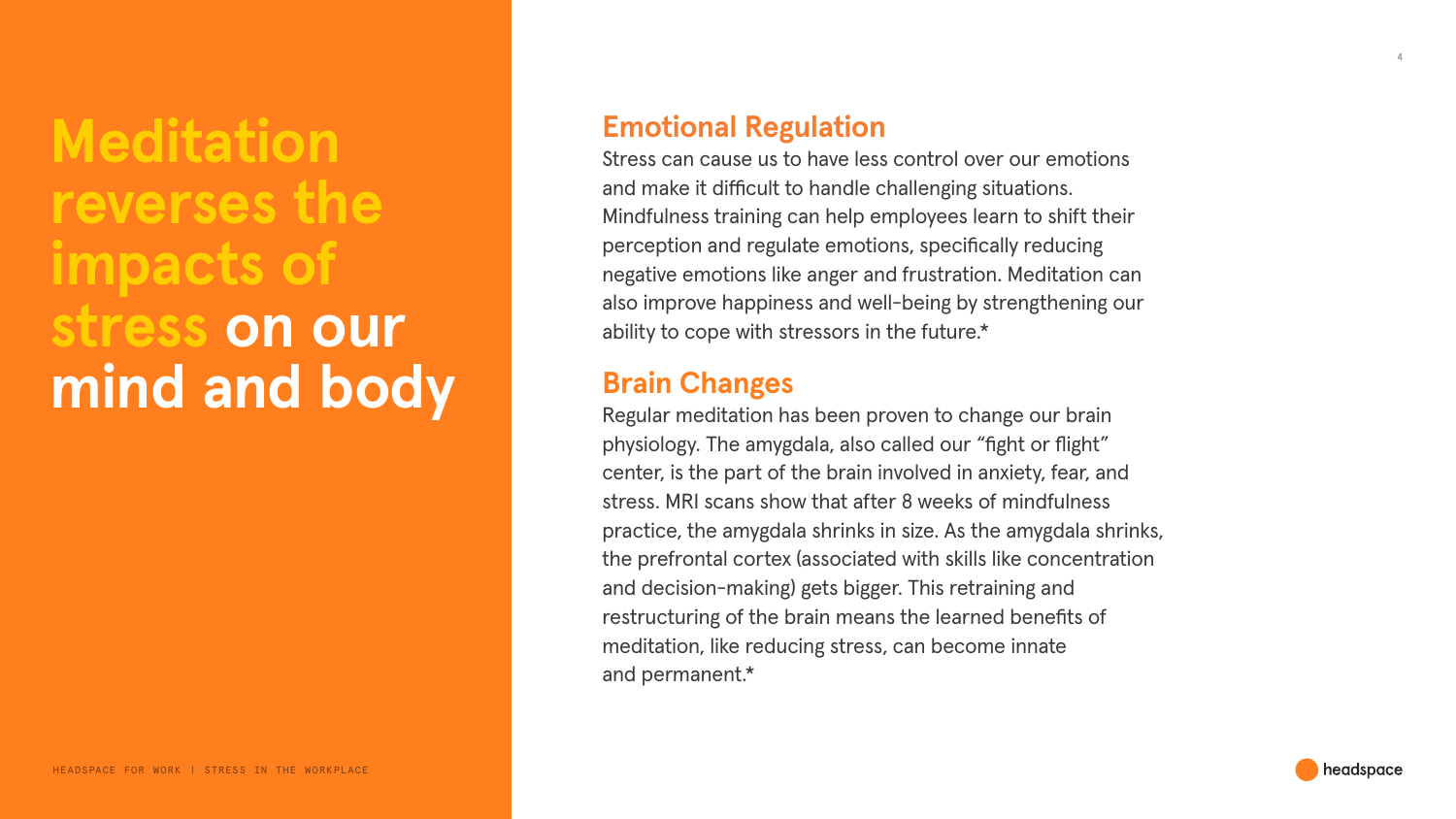### **Stress Biomarkers**

The benefit of meditation is not just in our heads. Studies show mindfulness meditation can positively affect a range of stress-related biomarkers, including a reduction in blood pressure and heart rate. When we are stressed, certain hormones can become imbalanced and affect the way we feel mentally and physically. Studies show meditation can impact a stress hormone called cortisol, which helps with stress regulation and hormone balance for stress resilience.\*

A recent study found that eight weeks of mindfulness training can help lower inflammatory molecules and stress hormones by around 15%. The meditation intervention in the study was shown to work better than a non-meditation stress management course.\*

**15%**

reduction in inflammatory molecules and stress hormones after eight weeks of mindfulness training



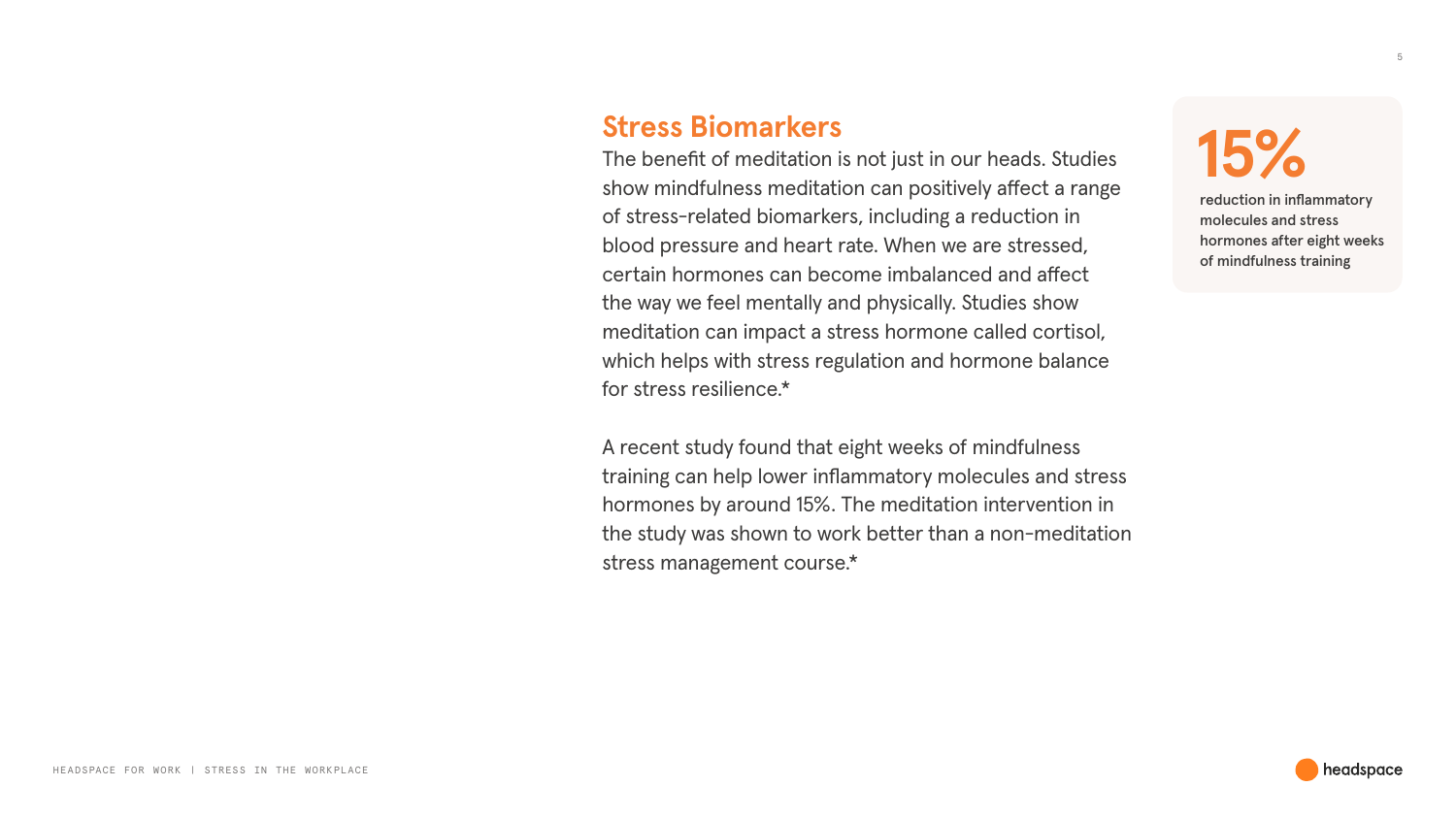HEADSPACE FOR WORK | STRESS IN THE WORKPLACE



6

## **Mindfulness training is a growing tool for corporate wellness**

Businesses have a history of investing in measures that support employee well-being and business outcomes: **From anti-smoking initiatives, to nutrition, to programs focused on physical fitness.**

Today, companies across diverse industries are investing in mental health and using mindfulness training as an efficient and effective way to improve employee well-being.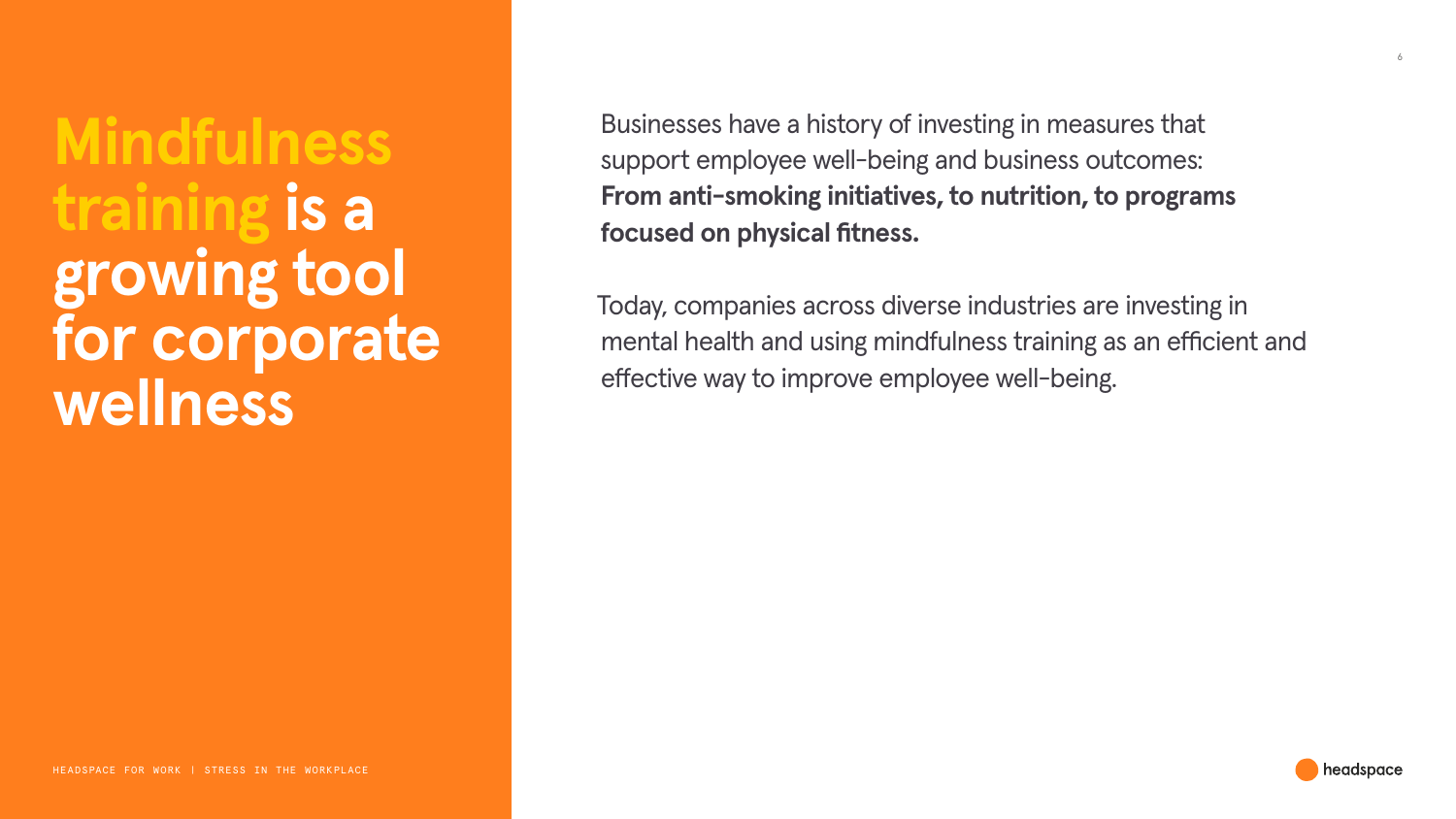HEADSPACE FOR WORK | STRESS IN THE WORKPLACE

Mindfulness training is especially compelling as a wellness initiative because it can have an impact on stress almost immediately, while also maintaining positive effects long-term.

 $\rightarrow$  In a study with young adults who meditated for 3 days, participants reported **lower stress and showed increased cortisol reactivity to social evaluative stress,** which indicates a greater ability to cope with stressors.\*

 $\rightarrow$  A Harvard study showed that meditation can have a longer-lasting effect on reducing stress levels than a vacation. After 10 months, the vacationers' stress levels returned to baseline, while the meditators' **reduced stress levels persisted.\***



What's more, mindfulness training can be done online or through a mobile app. In comparison to traditional face-to-face interventions, studies have shown that online mindfulness training can be a more convenient and cost-effective strategy to reach busy, digitally accessible populations.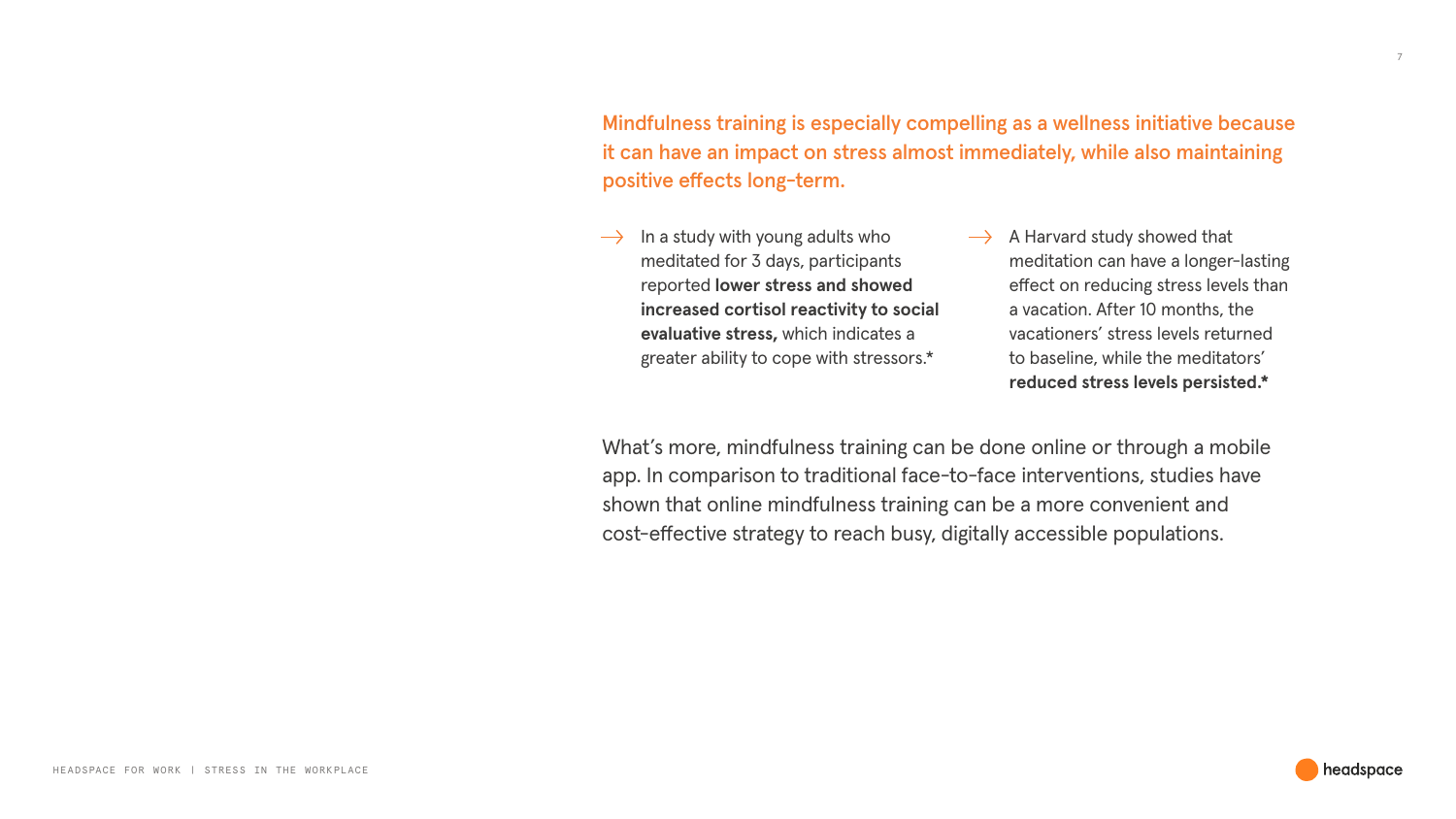

The Headspace science team is committed to studying our product and proving its efficacy on a variety of mental and physical health outcomes. We have clinical trials in progress to measure the clinical impact of Headspace on stress in diverse populations. The following are two preliminary studies on Headspace and stress:

 $\rightarrow$ 

The Headspace science team works with our customers to develop research tools and processes to evaluate and measure the effectiveness of Headspace.



**14%** reduction in stress after only 10 days of using Headspace\*\*

**32%**

reduction in stress after 30

days of Headspace

- In an internally led unpublished pilot study, Headspace reduced participants' stress by a third in 30 days.\*\* **After 10 days, participants' stress had decreased by 11.8%** and after 30 days of Headspace, stress had **even further decreased to 32%.**
- In a published study using Headspace  $\rightarrow$ as an intervention, a brief experience with Headspace significantly reduced stress. **After only 10 days of using Headspace, participants had a 14% reduction in stress.\*\***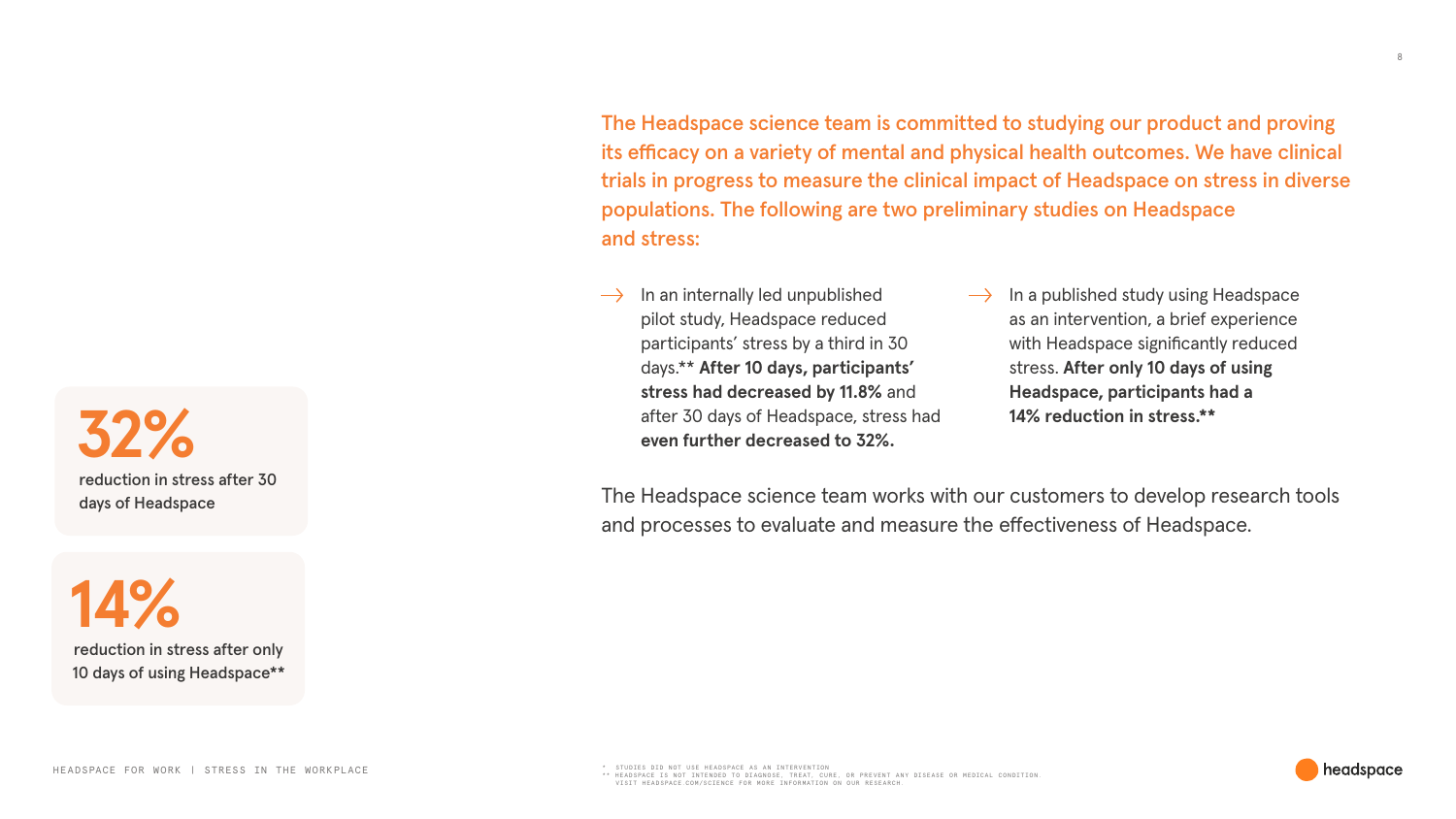

With increasing stress in the workplace and a need for convenient and effective solutions, digital mindfulness training is the right approach for many companies.

### **EXPLORE THE APP**

Visit [headspace.com/work](https://headspace.com/work/) to explore the research behind bringing mindfulness into the workplace.

### **GET STARTED**

[Contact us](https://www.headspace.com/work) or [schedule a demo](https://get.headspace.com/demo)  to see how Headspace for Work can transform your organization.